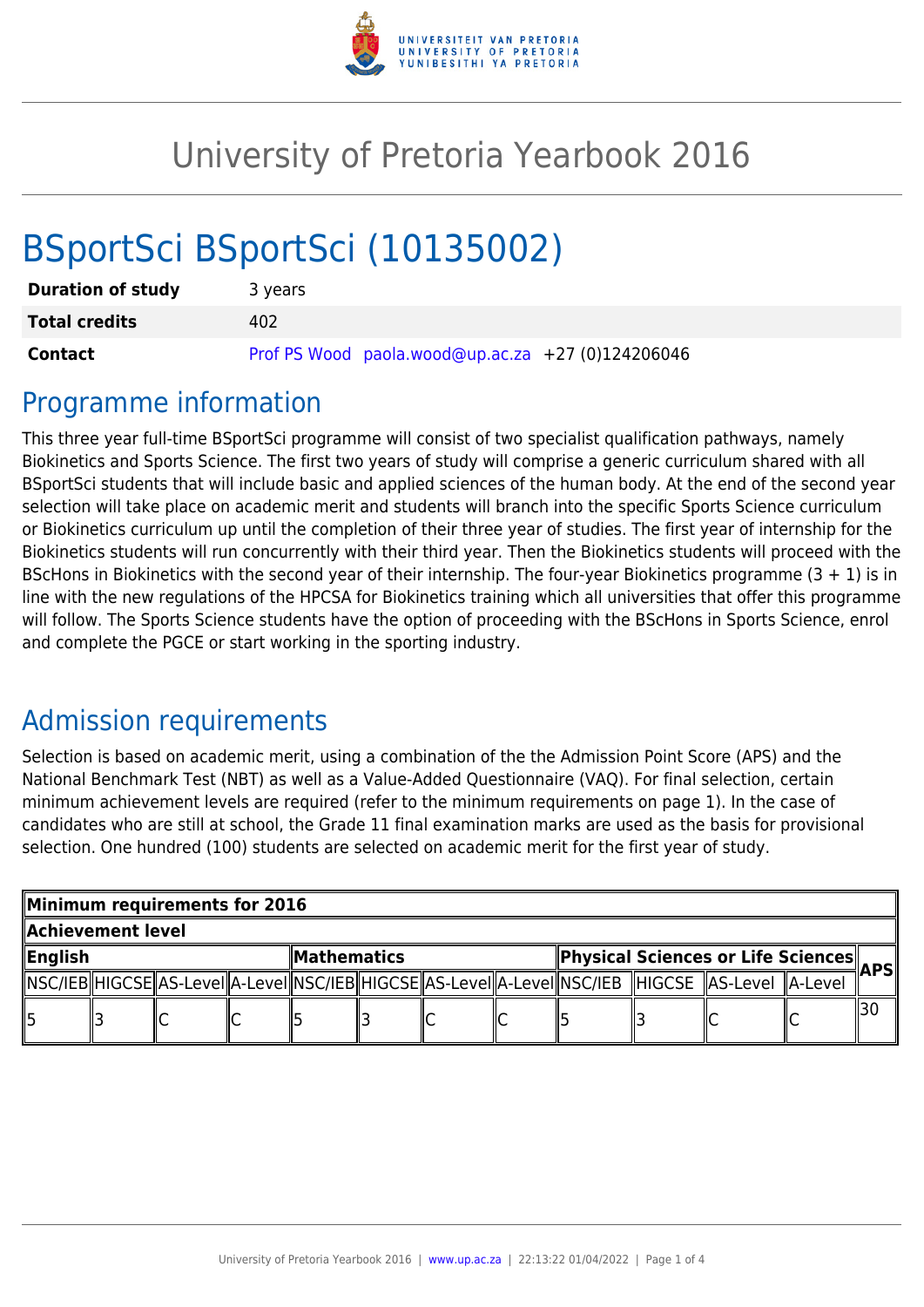

## Curriculum: Year 1

#### **Minimum credits: 141**

#### **Fundamental modules**

[Academic information management 101](https://www.up.ac.za/parents/yearbooks/2016/modules/view/AIM 101) (AIM 101) - Credits: 6.00 [Academic English for Health Sciences \(BCur, BDietetics, BOH, BOccTher, BRad and BPhysT\) 121](https://www.up.ac.za/parents/yearbooks/2016/modules/view/ELH 121) (ELH 121) - Credits: 6.00 [Academic English for Health Sciences122](https://www.up.ac.za/parents/yearbooks/2016/modules/view/ELH 122) (ELH 122) - Credits: 6.00 [Academic orientation 110](https://www.up.ac.za/parents/yearbooks/2016/modules/view/UPO 110) (UPO 110) - Credits: 0.00

#### **Core modules**

[Physiology 110](https://www.up.ac.za/parents/yearbooks/2016/modules/view/FSG 110) (FSG 110) - Credits: 6.00 [Physiology 120](https://www.up.ac.za/parents/yearbooks/2016/modules/view/FSG 120) (FSG 120) - Credits: 6.00 [Medical terminology 180](https://www.up.ac.za/parents/yearbooks/2016/modules/view/MTL 180) (MTL 180) - Credits: 12.00 [Physics for biology students 131](https://www.up.ac.za/parents/yearbooks/2016/modules/view/PHY 131) (PHY 131) - Credits: 16.00 [Sports injuries I 110](https://www.up.ac.za/parents/yearbooks/2016/modules/view/EXE 110) (EXE 110) - Credits: 12.00 [Research methodology I 111](https://www.up.ac.za/parents/yearbooks/2016/modules/view/EXE 111) (EXE 111) - Credits: 12.00 [Motor learning and development I 120](https://www.up.ac.za/parents/yearbooks/2016/modules/view/EXE 120) (EXE 120) - Credits: 12.00 [Exercise science programme development 121](https://www.up.ac.za/parents/yearbooks/2016/modules/view/EXE 121) (EXE 121) - Credits: 12.00 [Measurement and evaluation 320](https://www.up.ac.za/parents/yearbooks/2016/modules/view/EXE 320) (EXE 320) - Credits: 15.00 [Sports practical \(basic\) 100](https://www.up.ac.za/parents/yearbooks/2016/modules/view/PRC 100) (PRC 100) - Credits: 12.00 [Introduction to human anatomy 123](https://www.up.ac.za/parents/yearbooks/2016/modules/view/ANA 123) (ANA 123) - Credits: 8.00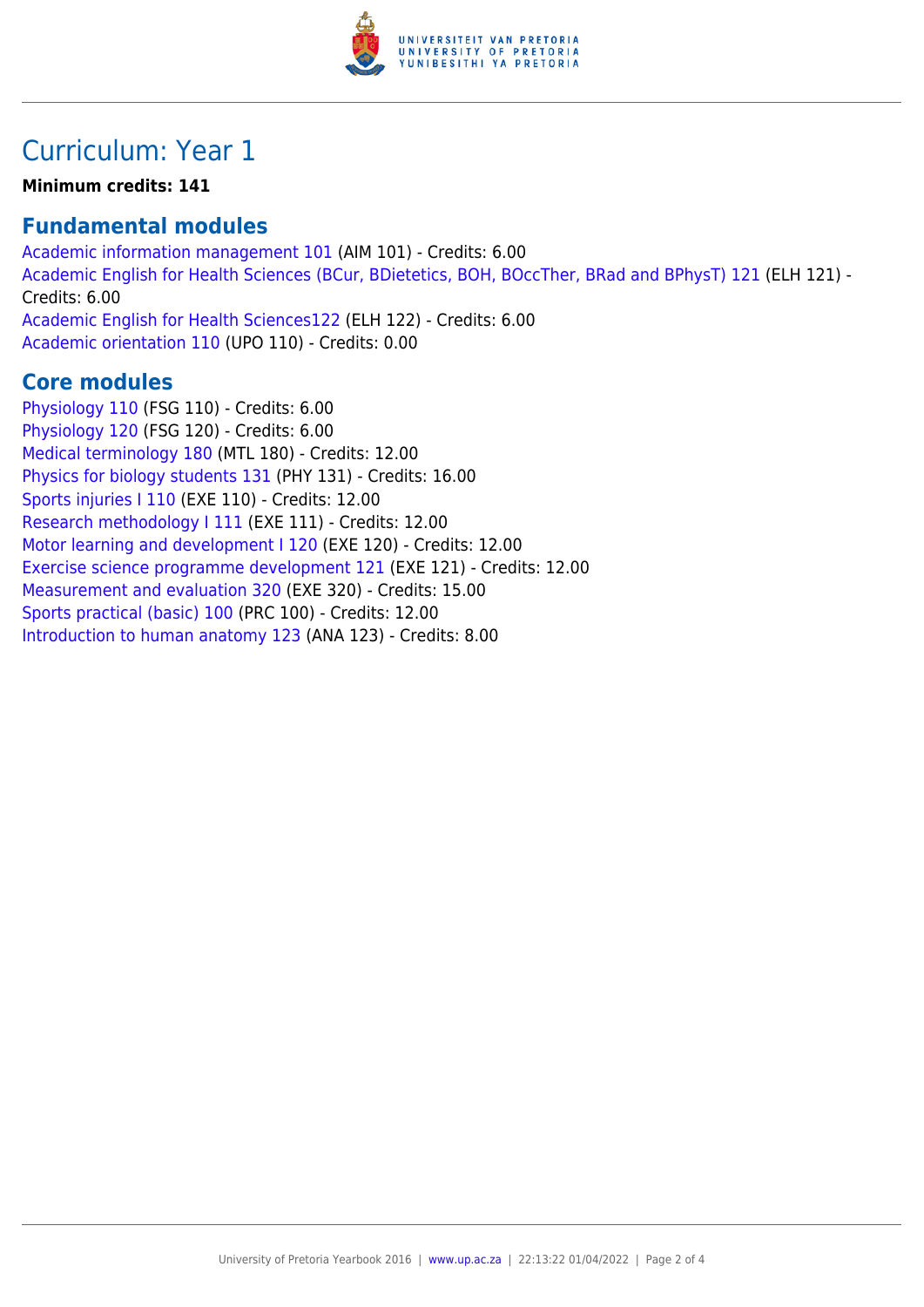

## Curriculum: Year 2

#### **Minimum credits: 141**

#### **Core modules**

[Sports injuries II 210](https://www.up.ac.za/parents/yearbooks/2016/modules/view/EXE 210) (EXE 210) - Credits: 16.00 [Applied nutrition 220](https://www.up.ac.za/parents/yearbooks/2016/modules/view/EXE 220) (EXE 220) - Credits: 16.00 [Motor learning and development II 221](https://www.up.ac.za/parents/yearbooks/2016/modules/view/EXE 221) (EXE 221) - Credits: 16.00 [Sports practical \(advanced\) 200](https://www.up.ac.za/parents/yearbooks/2016/modules/view/PRC 200) (PRC 200) - Credits: 16.00 [Fundamental physiology 110](https://www.up.ac.za/parents/yearbooks/2016/modules/view/SMC 110) (SMC 110) - Credits: 12.00 [Applied kinesiology \(anatomy\) 210](https://www.up.ac.za/parents/yearbooks/2016/modules/view/SMC 210) (SMC 210) - Credits: 16.00 [Applied biomechanics 211](https://www.up.ac.za/parents/yearbooks/2016/modules/view/SMC 211) (SMC 211) - Credits: 16.00 [Applied physiology \(exercise\) 220](https://www.up.ac.za/parents/yearbooks/2016/modules/view/SMC 220) (SMC 220) - Credits: 16.00 [Event management and entrepreneurship 210](https://www.up.ac.za/parents/yearbooks/2016/modules/view/SMS 210) (SMS 210) - Credits: 16.00